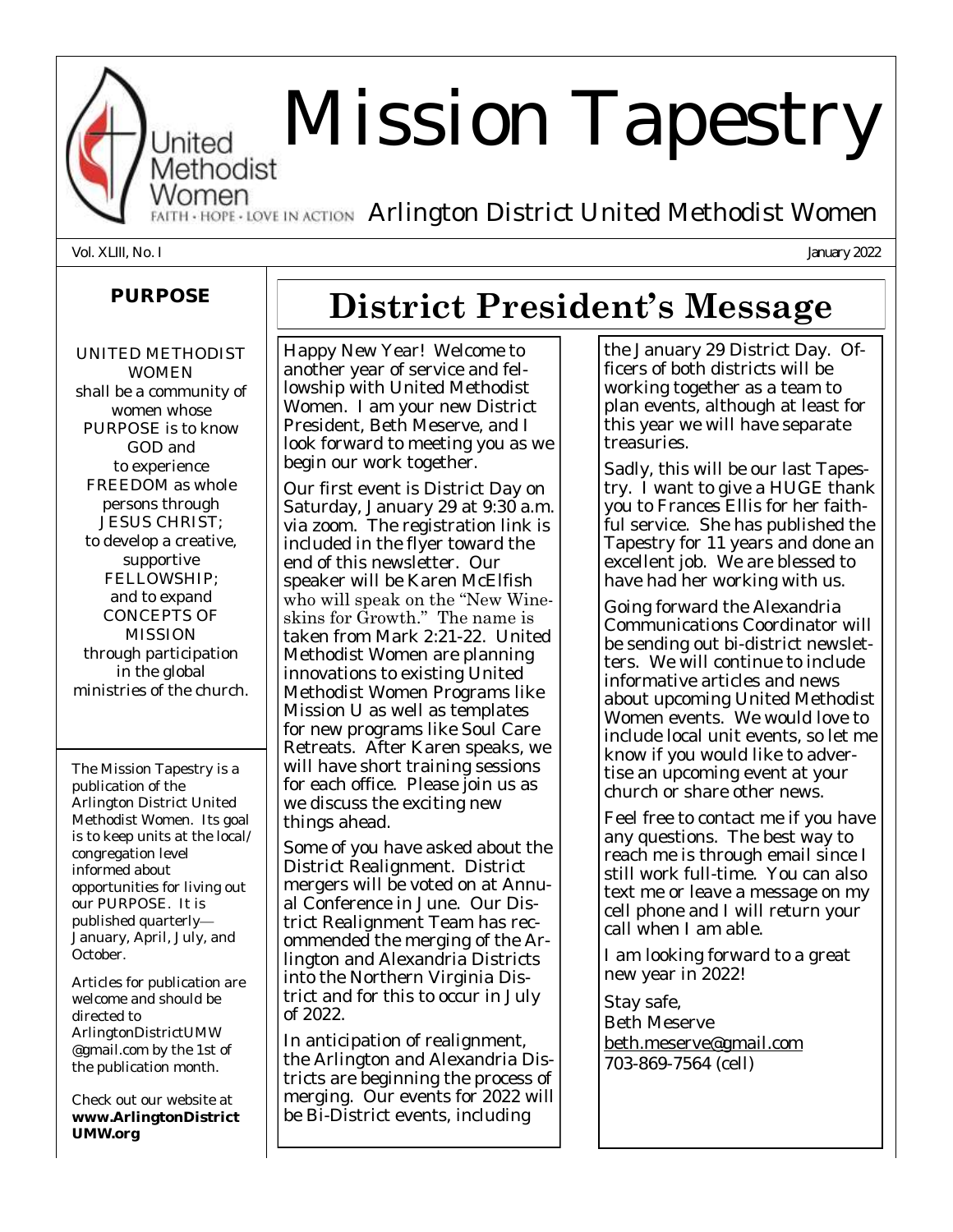### **Treasurer Debby Fairweather**

Welcome to 2022 and a new budget year for Arlington District United Methodist Women. I will be continuing as your Arlington District Treasurer in 2022, with a new conference treasurer, Christy Blagg, from Harrisonburg, coming in behind Linda Borror, who completed her term at the end of 2021. Many thanks to Linda for all her hard work over the last 5 years.

Our goal for 2022 Pledge to Mission is \$18,000. In addition to the suggested contribution of \$2.50 per member to the Administration and Membership Development Fund, each member should be making a pledge toward our Pledge to Mission goal. Rainbow Giving and Candle Burning contributions count toward that goal. The Virginia Conference is looking at new ways to contribute to keep up with our mission goals through such processes as electronic giving, since we are still not able to safely meet in person.

MARK YOUR CALENDARS for Saturday, January 29, 2022, starting at 9:30 am for District Day. I will be leading a short training session for all unit treasurers, both new and continuing, at that time. Prior to District Day, I will be mailing a package of materials to all unit treasurers. I am also in the process of putting together a Frequently Asked Questions for UMW Treasurers which I will be distributing soon. If you think of any questions you have, bring them to District Day, or email them to me.

### REMINDERS

- Quarterly remittance from units is due to me by the 10th of the month at the end of quarter. 1st Quarter - March 10th, 2nd Quarter - June 10th, 3rd Quarter - September 10th, and 4th Quarter - December 10th. It is important to adhere to these dates so that I can get the funds deposited and sent to the Virginia Conference Treasurer by her due date.
- All Quarterly remittances need to be accompanied by the Treasurer's Quarterly Remittance form. If you need help filling it out, you can contact me.
- Any contributions for Rainbow Givers, Legacy Givers, and Candle Burning must be accompanied by their appropriate form. I will be providing copies of these forms in the treasurer's packet of materials
- All treasurer forms are available at the [ArlingtonDistrictUMW.org](http://www.arlingtondistrictumw.org/) website.

I look forward to working with you this year. Please feel free to contact me at any time.

Debby Fairweather Arlington District UMW Treasurer [RDFairweather@verizon.net](mailto:RDFairweather@verizon.net) (703) 237-9324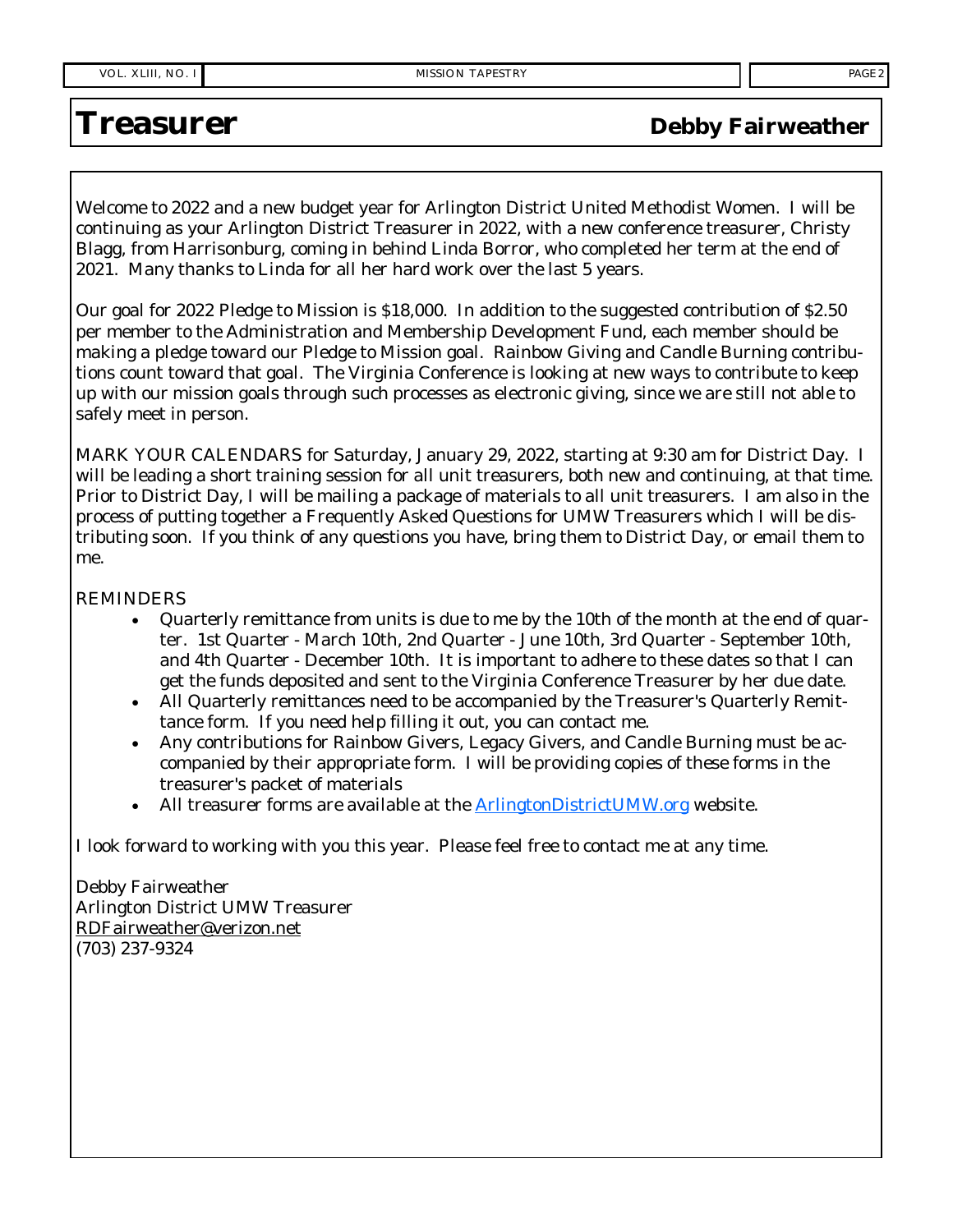### **Treasurer Debby Fairweather**

**United Methodist Women Local Treasurer Guide to Forms**

- 1. The Remittance Form This form should be used for the quarterly remittance reports due to the District Treasurer by March 10, June 10, September 10, and December 10.
- 2. Special Mission Recognition Form This form is used to order Special Mission Recognition pins. It can be used with or without the Rainbow Giver form and can be sent in any time during the year.
- 3. Legacy Fund Form Use this form for Legacy donations. Please fill out the form completely including name and mailing address of donor so that each donation can be acknowledged promptly and accurately by the National Office.
- 4. Rainbow Giver Form

Use this for your Rainbow Givers. Be sure to fill out each line on the sheet so the proper acknowledgements can be made. This form is due by August 31 of each year.

5. Candle Burning Form You can use this form to report any Candle Burning donations. This form is due by August 31 of each year.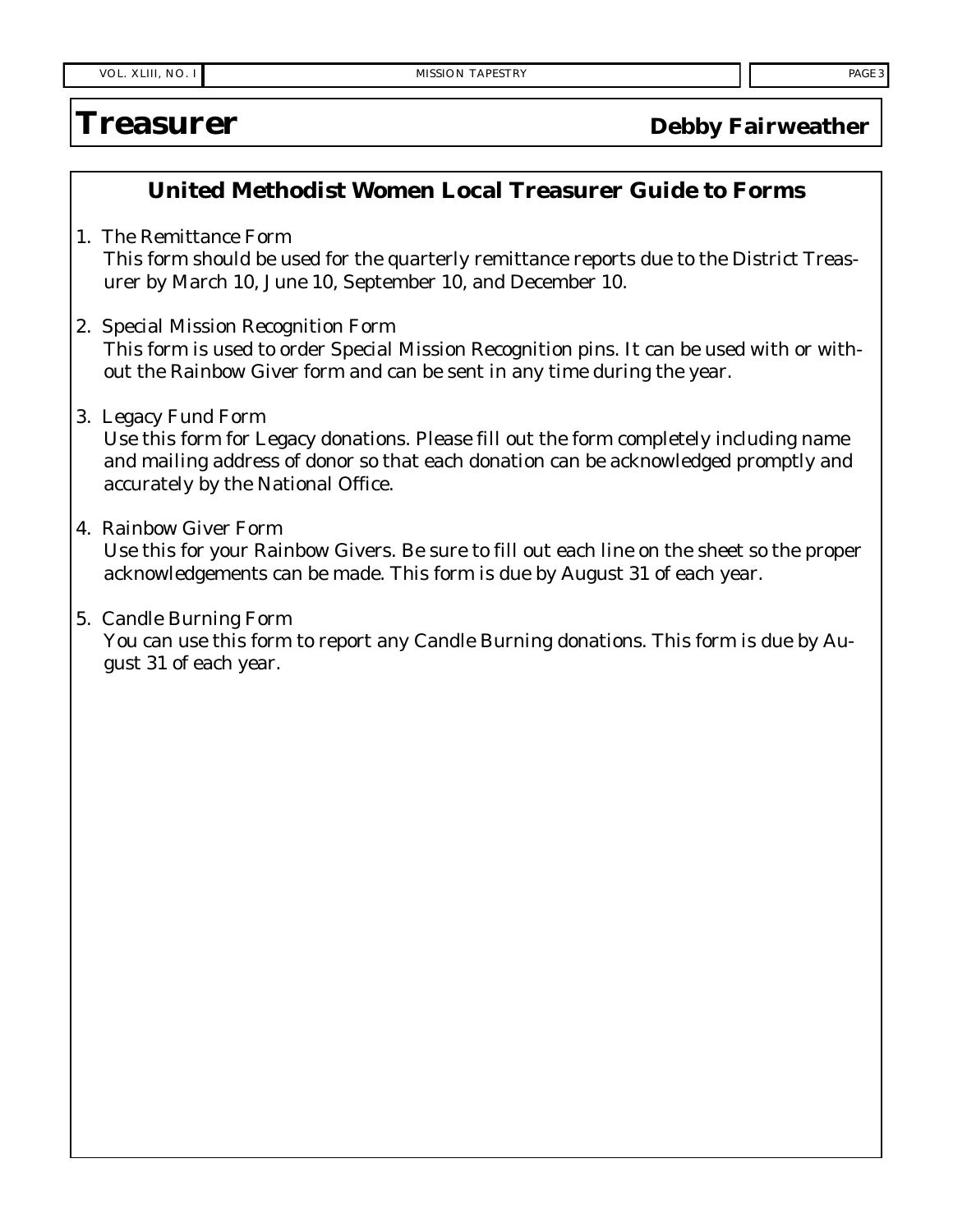## **Social Action**

### **Why United Methodist Women Engage in Social Action**

For more than 150 years, Methodist women organized for mission have worked in the name of Jesus to take positions on social justice issues and change legislation, systems, structures and practices considered unjust and oppressive. These bold foremothers advocated to end lynching, improve women's health, raise women's status in society, organize for fair wages and benefits for workers and families, and adopt the Charter for Racial Justice.

Today, we continue to build on this foundation as we work to end maternal mortality, attain a living wage for all, interrupt the school-to-prison pipeline, and ensure energy that is just for all. As United Methodist Women of the 21st century, we are called to be bold in our witness, working to dismantle systems of oppression and build, together, a better world.

### Our Biblical Foundations

The Bible teaches us that all creation is God's and "very good" in and of itself (Genesis 1:31). It teaches that God created humankind in God's image - all humankind (Genesis 1:27).

We don't yet live in a society that treats God's creation with dignity and respect. We still live in a world where institutional structures and social relations oppress people and defy the will of God.

Yet the Bible tells the story of God always and everywhere at work for liberation and healing, justice and peace. When asked what was the greatest commandment, Jesus answered:

"'You shall love the Lord your God with all your heart, and with all your soul, and with all your mind.' This is the greatest and first commandment. And a second is like it: 'You shall love your neighbor as yourself.'" (Matthew 22:37-39)

To love our neighbor - and ourselves - means more than just providing care and comfort in times of suffering; to love our neighbor as ourselves we must change the systems that do harm in the first place.

This was a vital message of Jesus' ministry, challenging the existing social order, proclaiming God's reign:

"The Spirit of the Lord is upon me, because God has anointed me to bring good news to the poor. God has sent me to proclaim release to the captives and recovery of sight to the blind, to let the oppressed go free, to proclaim the year of the Lord's favor." (Luke 4:18-19)

The early Christian community recognized the vitality of this call. Christianity is not just something we believe, it is also something we practice. We are called to be "doers of the word, and not merely hearers" (James 1:22). We are called to a living faith - a faith that makes itself known by its fruits.

Indeed, God is always at work to make change in the world, appearing in unexpected ways and reversing the norms of "polite" society to ensure abundant life and wholeness for all.

Our Methodist Heritage

Our United Methodist heritage reflects a history of commitment to vital discipleship and social action. John Wesley strongly emphasized the Christian life as a combination of faith and love put into practice.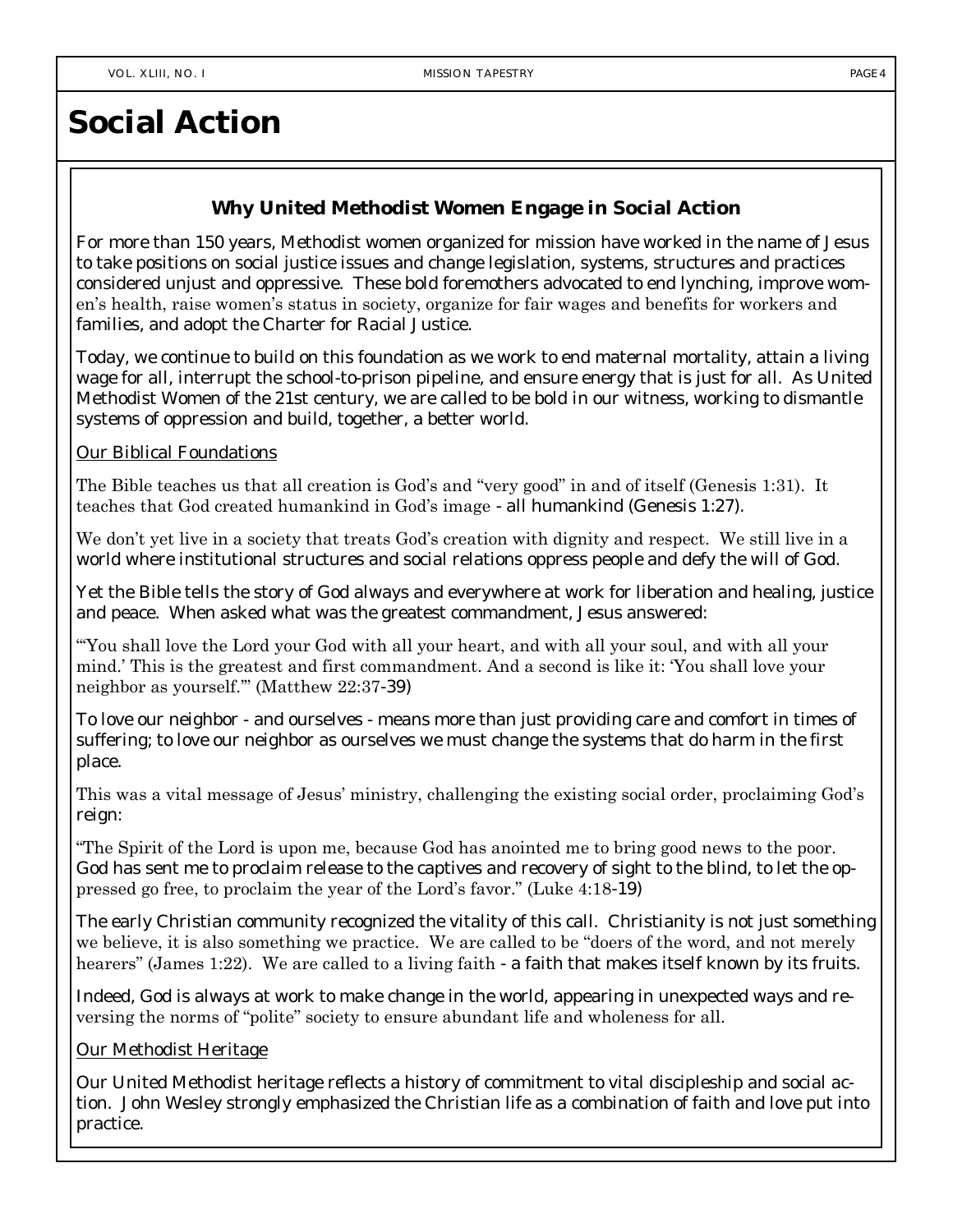## **Social Action**

The United Methodist Church affirms these same beliefs today:

By joining heart and hand, we assert that personal religion, evangelical witness, and Christian social action are reciprocal and mutually reinforcing. Scriptural holiness entails more than personal piety; love of God is always linked with love of neighbor, a passion for justice and renewal in the life of the world. (The Book of Discipline of The United Methodist Church 2016, ¶102)

Get Involved in Campaigns

United Methodist Women's national campaigns are a way for us to work together on shared goals across lines of difference and geographic distance. When we all come together and lift our voices to address a specific shared concern, we are far more likely to win measurable change for our communities. Prayerfully consider how God is calling you to join one of United Methodist Women's campaigns.

**United Methodist Women Applauds White House Proposal for Stronger Rules on Methane Emissions; Noting that Low-Wealth, Black and other Frontline Communities Will Benefit**

Following a White House proposal to implement stronger rules on methane emissions from oil and gas drilling, United Methodist Women Executive for Environmental and Economic Justice, Elizabeth Chun Hye Lee, issued the following statement:

"Today, the Environmental Protection Agency (EPA) took a much-needed step forward with their proposed rule to rein in methane and other harmful air pollutants from new and existing sources in the oil and gas industry. The rule must still be strengthened to address methane emissions reductions in smaller wells and issues of routine flaring. Annually, the oil and gas industry releases 16 million metric tons of planet warming methane into the atmosphere, and over 12.5 million Americans live near oil and gas operations that threaten their health with toxic air pollution that are emitted alongside methane. Those disproportionately impacted are Black, Indigenous, communities of color and low-wealth communities.

"As women of faith called to care for God's creation and love our neighbors, we support stronger methane regulations that will protect frontline communities, children's health and creation. As the largest historic emitter of climate warming pollution, the US must do its fair share and drastically reduce methane use and waste."

*United Methodist Women is the nation's largest denominational organization for women. Members turn their faith, hope, and love into action raising more than \$10 million annually to support community centers and other programs empowering women, children and youth in the United States and around the world.*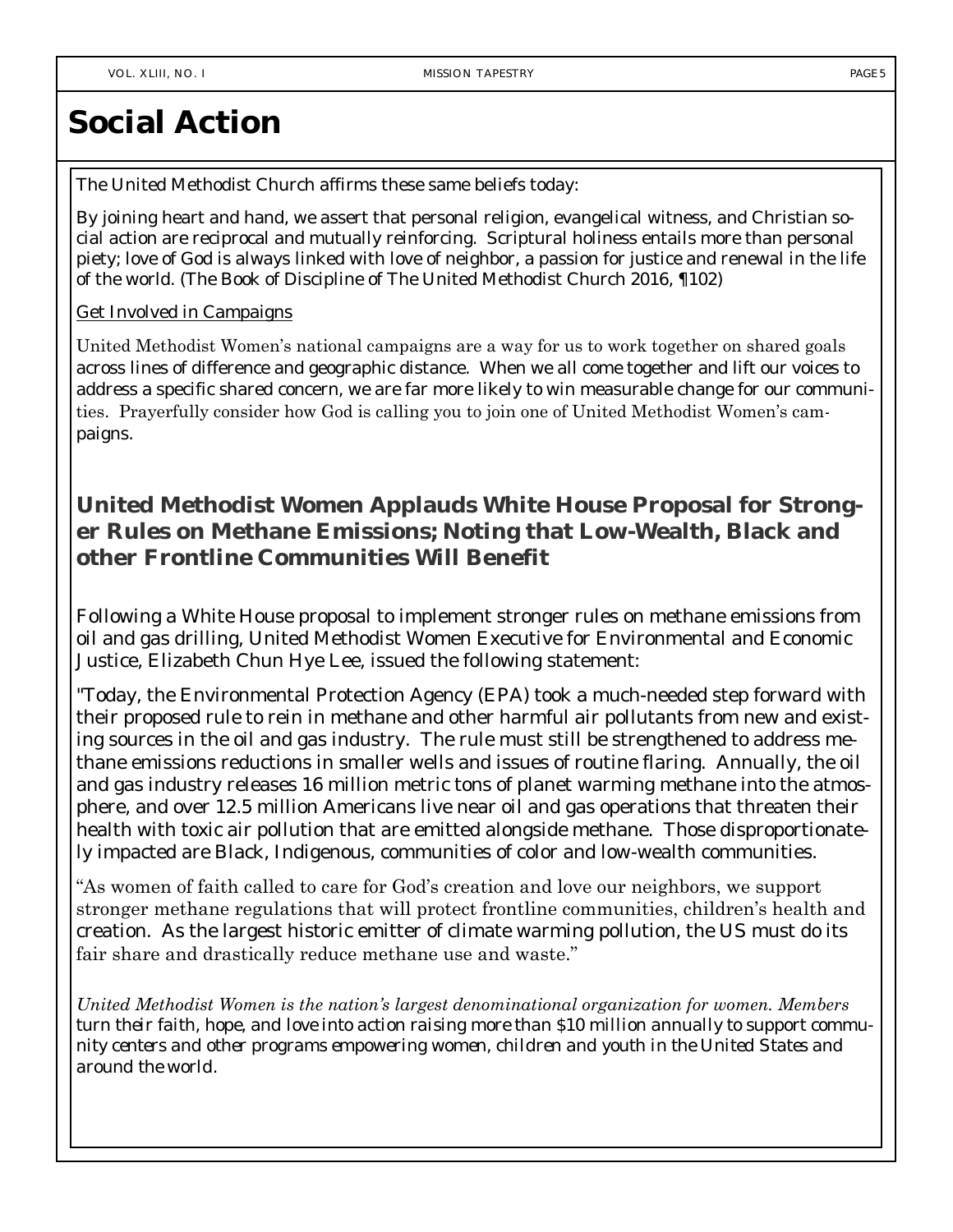## **Education & Interpretation Lois Hidalgo**

Hello and Happy New Year to all!

I am Lois Hidalgo, and I attend Oakton UMC. I have been at Oakton since 1964, and my grandson is the fourth generation to worship there. I have been a part of UMW for over 35 years, but this is my first time participating as part of the Arlington District UMW board. I am currently President of my UMW unit, and I come from a line of ladies who participated in mission work; starting with my Great-grandmother, then my Grandmother who was a member of the WSCS (Womens Society of Christian Service). My mother was an Arlington District UMW Officer at one time.

I live in Oakton with my husband. When I find some free time, I enjoy reading or watching television. I am a huge Disney fan.

Education and Interpretation is a new area for me, and I will be learning what my "mission" will be all about for the coming year. Please bear with me as I settle into my role!! If you have questions, and I don't yet know the answer, I will find the answer for both of us!! I hope that you are working on Living Into Our Purpose for 2021/2022. The form is available on the **[ArlingtonDistrictUMW.org](http://www.arlingtondistrictumw.org)** website.

I look forward to meeting many of you in the coming year.

Stay well, Lois Ldhida@verizon.net 703-648-9135

### Mission Encounter 2022 Curriculum

**Luke 13**

We find ourselves in a period of incredible disruption and uncertainty. In the midst of a devastating pandemic, a divisive political climate, and economic turmoil, we are turning to stories of Jesus that have anchored Christian communities in challenging times for over two millennia.

Goals:

- Experience spiritual practices that support us through uncertainty, loss, and grief
- Develop capacity to interpret Scripture in multiple ways
- Build our biblical and theological understanding of key metaphors in the parables of the mustard seed and yeast
- Deepen our learning through intergenerational conversations and connections
- Engage in community conversations to explore which small actions to heal and restore can be activated locally and globally (in connection with the justice priorities of United Methodist Women)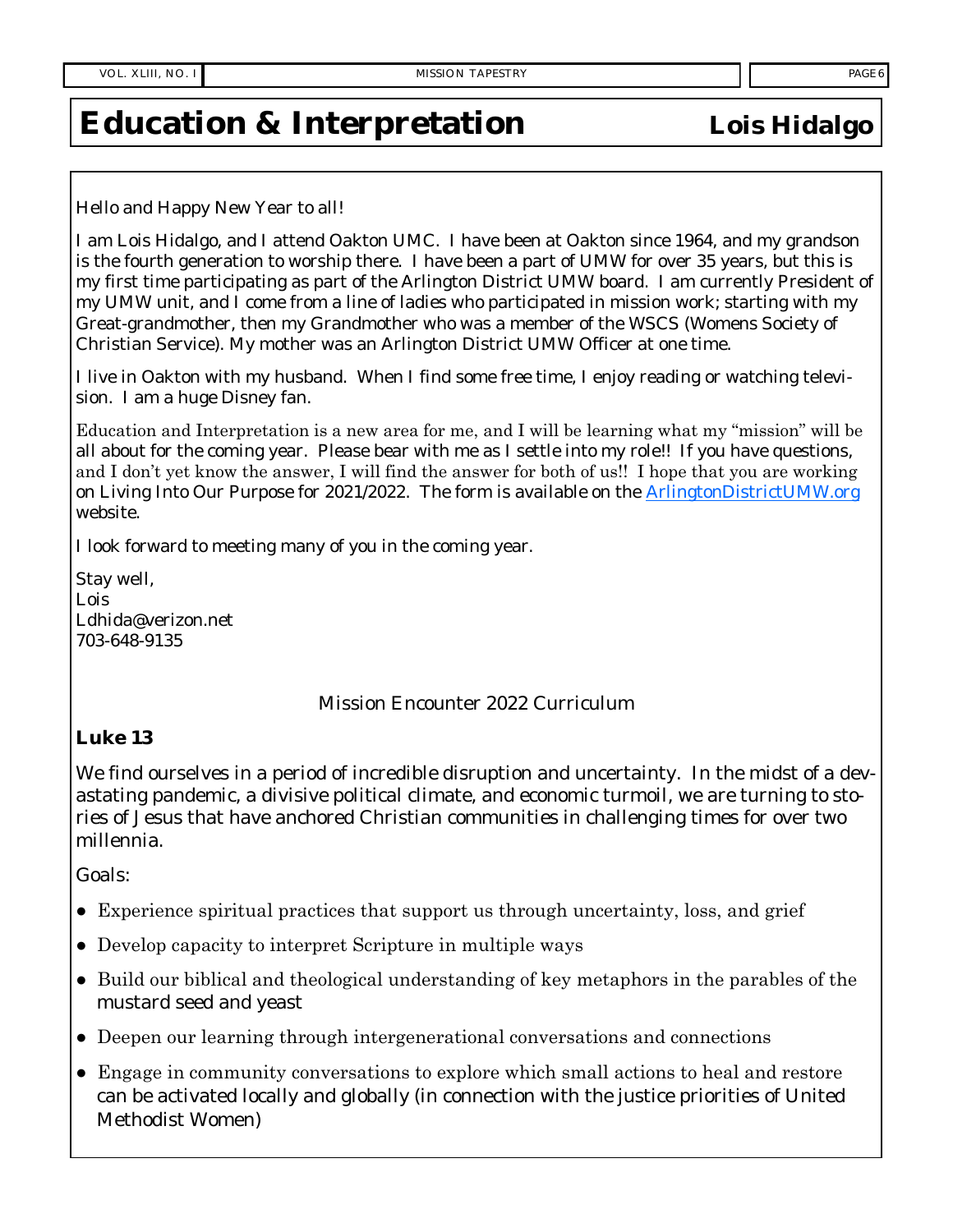## **Arlington District UMW District Day** Saturday, January 29, 9:30 a.m. via zoom

Our speaker will be Karen McElfish.

She will be speaking to us about the UMW 'New Wineskins' program.



Register in advance for this meeting:

<https://us02web.zoom.us/meeting/register/tZMpc-2prDIqGdI7Cfl1tp67MW6zz0wINC-1>

After registering, you will receive a confirmation email containing information about joining the meeting.

Come and learn about UMW positions: A new role you have taken on, or a role you've always wondered about or might be interested in.

President, Vice President, Secretary, Treasurer, Education and Interpretation, Membership Nurture and Outreach, Social Action, Spiritual Growth, and Program Resources.

In these trying times we need you now, more than ever. This is open to all United Methodist Women – no need to be a current officer. We hope that you will join us.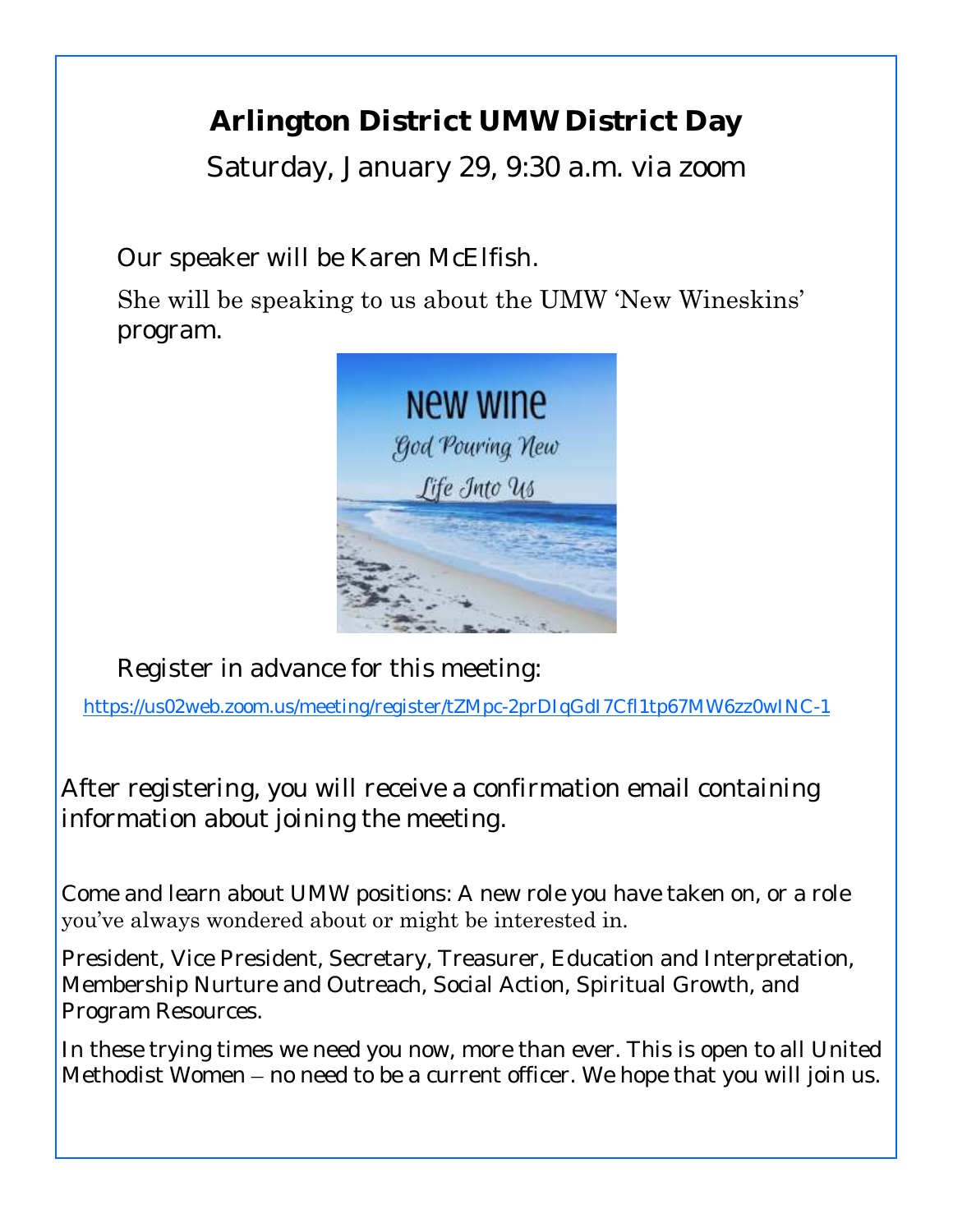

 $\sqrt{ }$ 

# **Bi-District United Methodist Women 2022 Calendar**

**PURPOSE**  of the United Methodist Women

UNITED **METHODIST** WOMEN shall be a community of women whose PURPOSE is to know GOD and to experience FREEDOM as whole persons through JESUS CHRIST; to develop a creative, supportive FELLOWSHIP; and to expand CONCEPTS OF MISSION through participation in the global ministries of the church.

| Jan 29 - Arlington UMW District Day, 9:30 am via Zoom                      |
|----------------------------------------------------------------------------|
| Mar 2 - Alexandria UMW Ash Wednesday Service, 10 am Zoom                   |
| Apr 30 - Arlington UMW Mini Mission Recycling/Climate Change,<br>$9:30$ am |
| May 14 - Conference Spiritual Life Retreat via Zoom                        |
| May 20 - UMW Assembly begins, Florida or Zoom                              |
| Jun 11 - Conference UMW Pre-Annual Conference "Brunch" via<br>Zoom         |
| Jul - Mission Encounter, Thursday evenings                                 |
| Aug 13 - Bi-District Planning Meeting for 2023, in person                  |
| Aug 31 - Deadline for all forms sent to Va. Conference UMW                 |
| Sep TBD - Bi-District Spiritual Life Retreat                               |
| Sep 17 - Young Women's Event via Zoom                                      |
| Oct 15 - Bi-District Annual Meeting, 9:30am                                |
| Oct 22 - 50th Va. Conference UMW Annual Meeting via Zoom                   |
| Nov 5 - Bi-District Executive Committee Meeting                            |
| Dec 4 – Bi-District Ugly Sweater Mixer and Sing Along, 2 PM                |
|                                                                            |